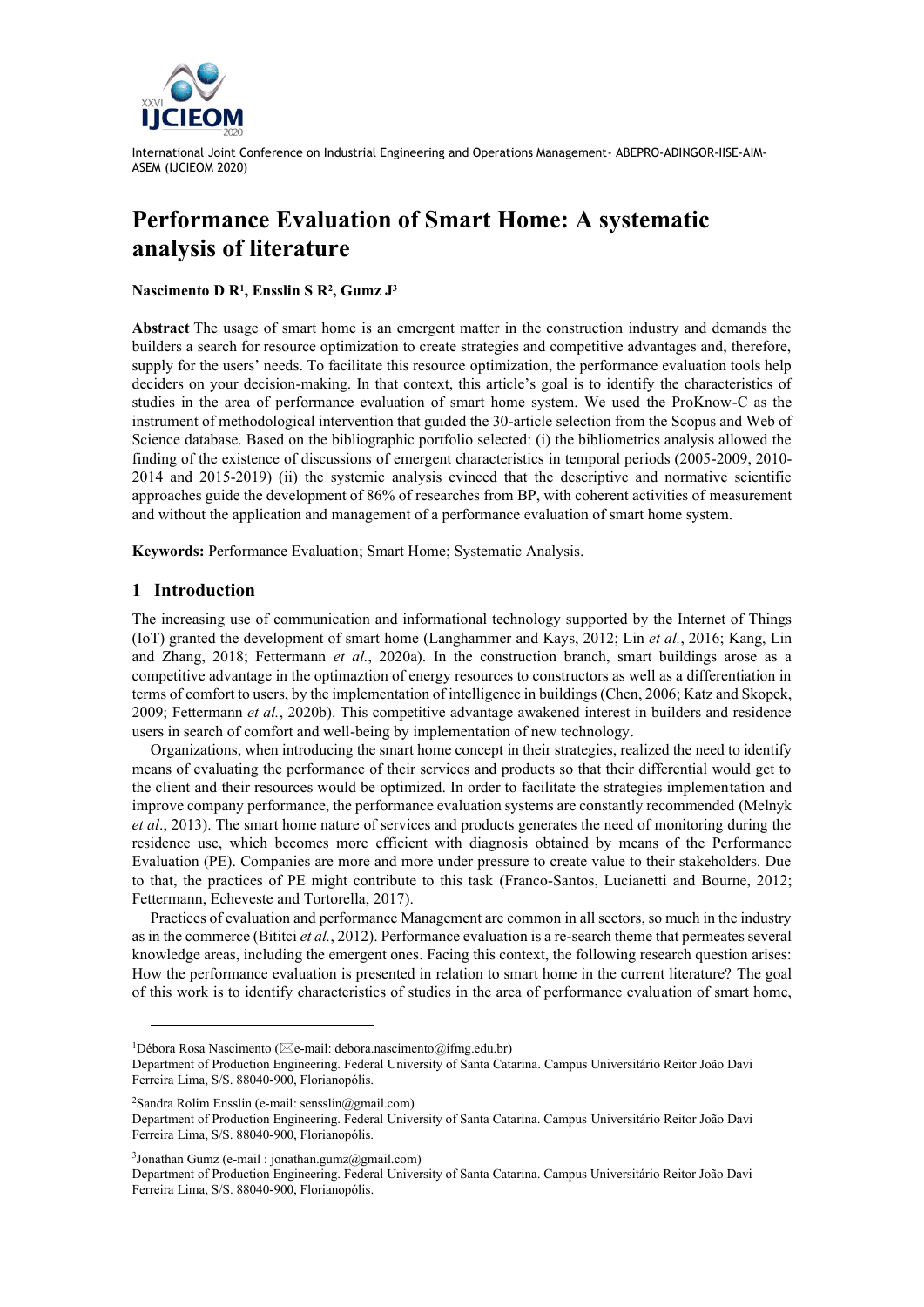

by means of a literature fragment, obtained by searching in two specified database and in a determined period, which delimits this work. The tool of intervention used to achieve this goal is the ProKnow-C (Lacerda, Ensslin and Ensslin, 2012; Dutra *et al.*, 2015; Thiel, Ensslin and Ensslin, 2017).

The contribution of this article can be noticed by the academic area and by its practical applications. To the academia, this article enriches the current literature by means of a systematic and specific review about smart home in the light of the performance evaluation. Enrichment that deals with the contributions of performance evaluation applied to smart home. Identifying which methods and tools have already been in use to evaluate and improve the performance of technology and its interactions to the environment and to the user in a smart home. To practical application, the companies related to smart home technology, be they constructors, information technology companies, automation companies, among others, might obtain strategic targeting in this work in order to improve the performance of a smart home.

# **2 Methods**

This work used the Knowledge Development Process-Constructivist, (ProKnow-C), as methodological intervention instrument (Staedele, Ensslin and Forcellini, 2019). This tool is guided by the constructivist approach that allows it to generate knowledge about a research theme based on the selected literature. This characteristic makes the instrument adequate to achieve the goal of this work. In general, the stages of (i) selection of the bibliographic portfolio, (ii) bibliometrics analysis, (iii) systemic analysis and (iv) research question. All these stages are com-posed by substages. In this work, the four of them were developed.

## *2.1 Procedures of Data Collection: Selection of the Bibliographic Portfolio (BP)*

Figure 1 presents the summary of the selection of the Bibliographic Portfolio (BP) stage. In sequence, the procedures made in the selection of raw-article bank and data base filtering substages are described ( Lacerda, Ensslin and Ensslin, 2012; Dutra *et al.*, 2015; Thiel, Ensslin and Ensslin, 2017; Staedele, Ensslin and Forcellini, 2019).

To the bank selection of raw articles is necessary to define the thematic cores of research. As the goal of this article is to identify the characteristics in the studies of the area of performance evaluation of smart home there are two cores: performance evaluation and smart home. To performance evaluation, we defined the following key words: performance evaluation, performance measurement, performance assessment, performance management, performance metrics, performance indicator and performance appraisal. To the smart home core, the terms defined as key words were smart home, smart house, home automation networks, internet of things, IoT, smart building, smart household, intelligent building, intelligent house, intelligent home and HANs. The databases used to research were Scopus and Web of Science. Still, only publications in scientific periodicals, in English and published until 2020, were considered. The research with the key words was done in the fields: title, abstract and key words - of published articles in the database. The period of execution of the research in the bases was from October 17th, 2019 to October 23rd, 2019. It was found a total of 1,253 articles with the base on the delimitations of this research. The test of key words adherence was done, and these remained the same, ending in 1,253 articles in the selected raw article bank.

The substage "filtering of the article bank" had its start with 1,253 articles. All of them were exported to the EndNote software and 290 doubled publications were excluded directly by the software and 187 publications in conferences, books and chapters of books, obtaining, in the end of this first filtering, 776 articles. These were examined according to its title, and, in the cases where the titles of the articles were clearly misaligned, 671 were deleted by not contributing to this research, 105 articles remaining.

It is necessary the identification of the scientific representativeness by means of the number of quotations in each article. In this research, among the 105 articles, the 38 best-quoted ones represented 91.5% of the total number of quotes, forming a scientific relevant repository; and the 67 remaining articles presented less than 10 quotes, making a repository with potentially relevant articles. Among the 38 non-repeated articles, with aligned title and scientific acknowledgment, 22 of them had the abstract aligned with the theme. A total of 85 authors, forming the Bank of Authors (BA), wrote these 22 articles. To guarantee the scientific representativeness, we used a repository of 67 non-repeated articles, with aligned title and potential scientific acknowledgment for filtering. The most recent articles (published in 2017, 2018 and 2019/2020)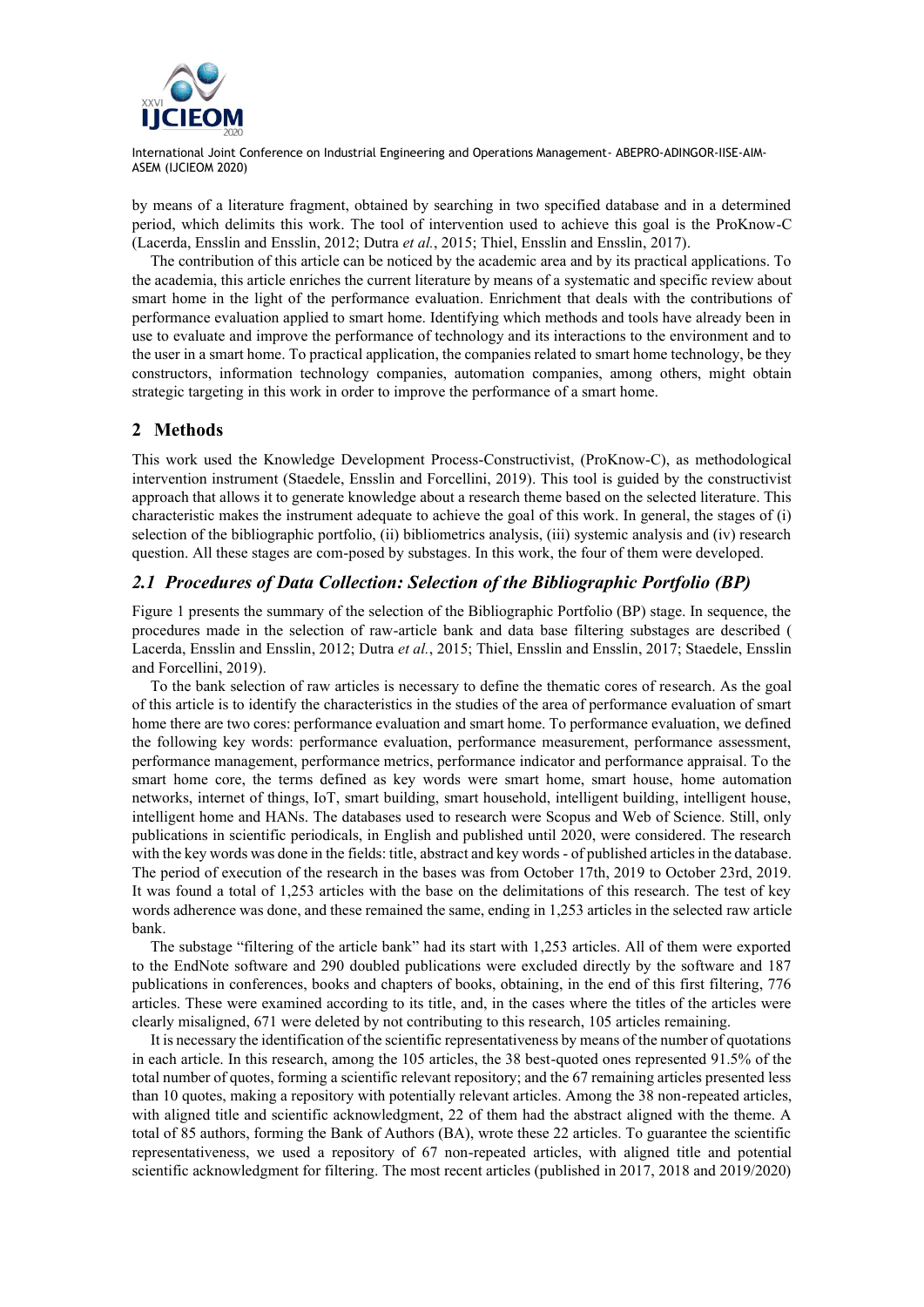

were separated from this group: 55 articles. From the remaining ones, the articles in each at least one of the authors was integrant of the BA were chosen, and in that case, only one article was. From 56 selected articles with potential scientific relevance, eight presented an abstract aligned with the theme.



**Fig. 1** A Selection of BP, according to ProKnow-C

At the end of this filtering, we obtained 30 non-repeated articles, with aligned title and scientific acknowledgement. Among these 30 articles, 29 were available in full, but two were unaligned with the theme. Therefore, we selected 27 articles to compose the final Bibliographic Portfolio (BP). After identifying the successful authors in the area, we added three more articles to the final BP. In that way, the final BP was composed of 30 articles.

# *2.2 Procedures of Data Analysis*

Among the 30 articles in the BP of the smart home considering the performance evaluation, three are theoretical studies that present concepts and definitions. There-fore, based in the other 27 articles, it was possible to have a diagnosis by the systemic analysis guided by the theoretical affiliation of Ensslin (Ensslin *et al.*, 2013). The process of performance evaluation is conducted through activities that identify, organize, and measure ordinally and cardinally the key performance factors, which allow the decision maker to understand the consequences of actions. From this theoretical affiliation, derive six branches – Approach, Singularity, Identification of values and preferences of decision makers, Measurement, Integration and Management (Ensslin *et al.*, 2013) – from which the 27 empirical articles will be evaluated.

# **3 Theoretical Reference**

# *3.1 Smart Home*

Thirty articles, published between the years of 2005 and 2019, compose the BP. The bibliometrics analysis allowed the finding of the existence of discussions of emergent characteristics in temporal periods. In each of the moments, some characteristics show up by being discussed in more than one article, that is, different authors discussed the same characteristic in the same window of time. Based on these characteristics, the names for each moment of the subject evolution were given (Figure 2).



**Fig. 2** Evolution of Smart Home throughout the years, based on the BP

## Sustainability of Smart Home (2005 to 2009)

The word 'smart' was used for the first time to describe buildings in the United States in the beginning of the 1980s (Wong, Li and Wang, 2005). With the advance of technology, mainly the information and communication ones, the smart features began to arise, starting from the 21st century, in the studies and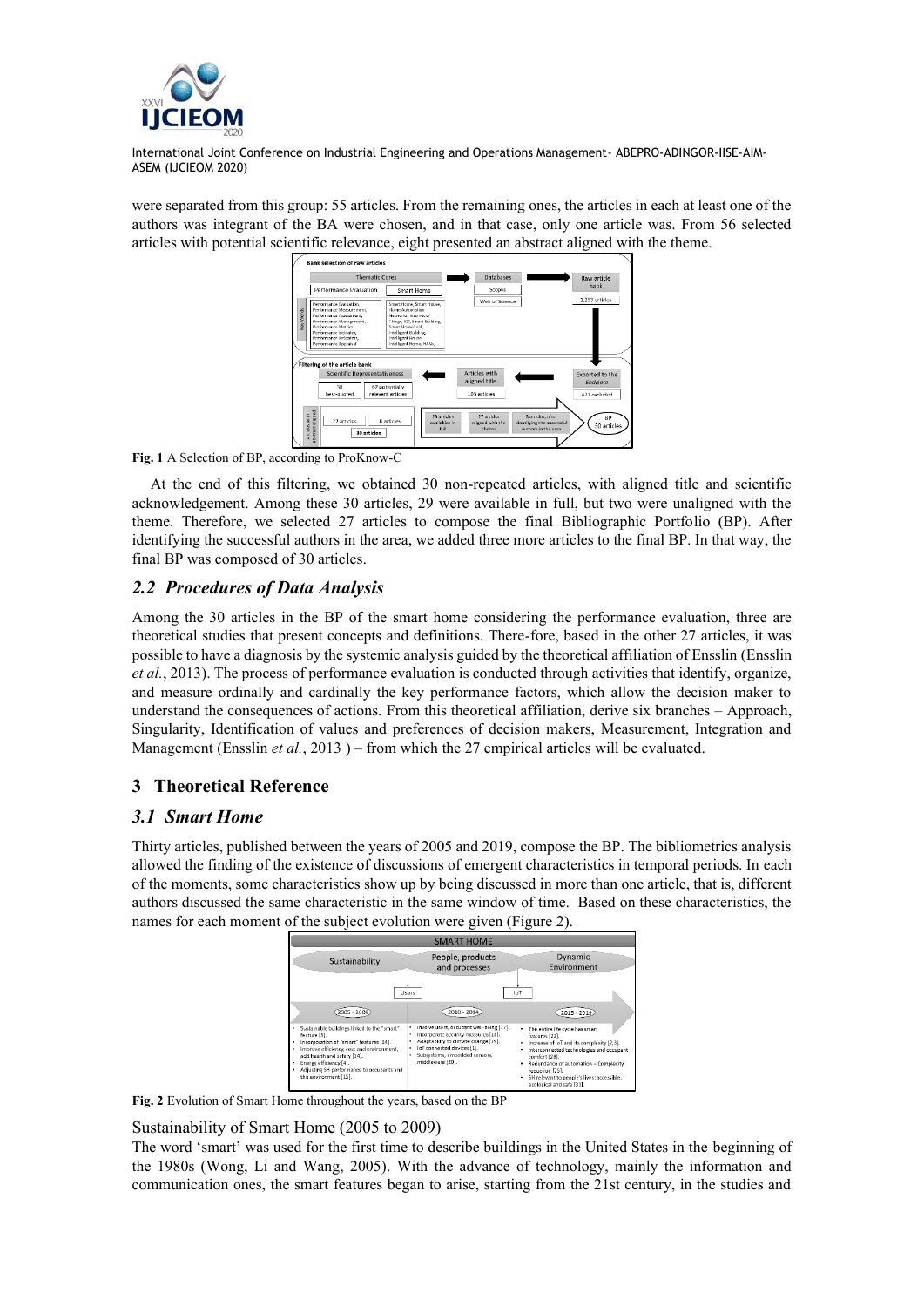

market of construction industry (Ochoa and Capeluto, 2008). Katz and Skopek (2009) affirm that, in the decades 1990 and 2000, there was a relevant debate about the concept for smart building, and the final impression that stayed from these efforts is that a building of such a kind cannot be only a definition, because there is a multiplicity of areas involved. Inserted in this context of smart home discussion by several different areas, around 2008, a rising interest by the part of architects and entrepreneurs was observed, in including intelligence in buildings, as a way of achieving buildings with energetic efficiency that fulfill strict energy codes and national marks of reduction in dangerous emissions (Ochoa and Capeluto, 2008). Therefore, some authors, used definitions of smart home focused on the sustainability approach to guide their studies about the energetic efficiency in buildings (Chen, 2006). Studies that define performance indicators also used this sustainability approach (Wong, Li and Lai, 2008). Beyond the studies that focus on more specific smart home issues, like Ochoa and Capeluto's study (Ochoa and Capeluto, 2008) that analyses the smart façades as support to the energetic efficiency in buildings.

#### People, Products and Processes of Smart Home (2010 to 2014)

In the sense of searching a definition for smart home, in this second moment of evolution, the researches started to adopt concepts that involved people, products and processes, such as in the work of Alawaer and Clements-Croome (Alawaer and Clements-Croome, 2010). The focus on people remains present on the approach of smart home processes, such as the implementation of security (Sun *et al.*, 2013) and the adaptation of smart home systems to the climate changes (Vardakas, Zorba and Verikoukis, 2014). The products inserted on the context of smart home are related to the sensors and to the objects connected to IoT (Langhammer and Kays, 2012) that develop, in parallel, the systems and subsystems of home automation (Perumal, Ramli and Leong, 2010). This technological approach was used to develop climbable technology of home automation and smart home, using Internet (Sun *et al.*, 2013). This is a tendency by the interoperability of smart systems in artificial constructions (Perumal, Ramli and Leong, 2010). Despite these tendencies, in fact, there is no pattern in the systems of home automation; the studies differ in their characteristics and present specific advantages and disadvantages (Langhammer and Kays, 2012). Works with the focus on subsystems of smart buildings grew due to the combination of embedded systems of high and low costs, plus the emergence of high capacity infrastructure of communication, plus the Internet (Perumal, Ramli and Leong, 2010). Even with low costs and high performance of home automation systems, there is still no bigger diffusion of smart home in practice (Langhammer and Kays, 2012), but it is observed an increase on the importance of smart environments with smart home (Arndt *et al.*, 2013).

#### Dynamic Environment (2015 to 2019)

To create such a dynamic environment, it is necessary for the smart features to be incorporated in all phases of a building life cycle (Arditi, Mangano and De Marco, 2015). This aspect of construction leads to an increase in the use of IoT technology and if the amount of objects connected to IoT increases, so does the complexity of smart systems (Lin *et al.*, 2016; Orsino *et al.*, 2016; Dumanli *et al.*, 2017; Shirehjini and Semsar, 2017; Song *et al.*, 2017; Kang, Lin and Zhang, 2018). Several studies characterizes this fact (e.g. Fahad, Khan and Rajarajan, 2015) that shows the use of telemedicine in smart home, allowing the continuous monitoring of people that live alone. Another study analyzes wireless localization with focus on IoT (Lin *et al.*, 2016). Dumanli *et al.* (2017) cite the advances on the detection technology as a solution to the modern health and wearable technologies to monitoring of the health and well-being of the smart home user. These studies search to develop interconnected technologies and the comfort of occupants, besides the sustainability (Ghaffarianhoseini *et al.*, 2016). Despite the sustainability being the most present approach on discussion in the first moment of this analysis evolution, it continues in the posterior studies, as in the preoccupation with energetic efficiency in wireless technologies (Orsino *et al.*, 2016). The same happens with the maintenance of the preoccupation with characteristics in the second moment, as in the smart building concept Arditi uses, which contains aspects of energetic costs (Arditi, Mangano and De Marco, 2015). That is, despite the efforts towards technology, the user remains in the smart home studies, a fact that is also presented on the work of the development of an adequate interface to increase the trust of the smart home user (Shirehjini and Semsar, 2017). Facing the scenario of evolution and fast diffusion of technologies turned to smart home environment (Ghayvat, Mukhopadhyay and Gui, 2016), some authors affirm that it happens now, an excess of automation created by problems like loss of control, environment complexity and lack of user interfaces suitable to daily smart devices (Shirehjini and Semsar, 2017), being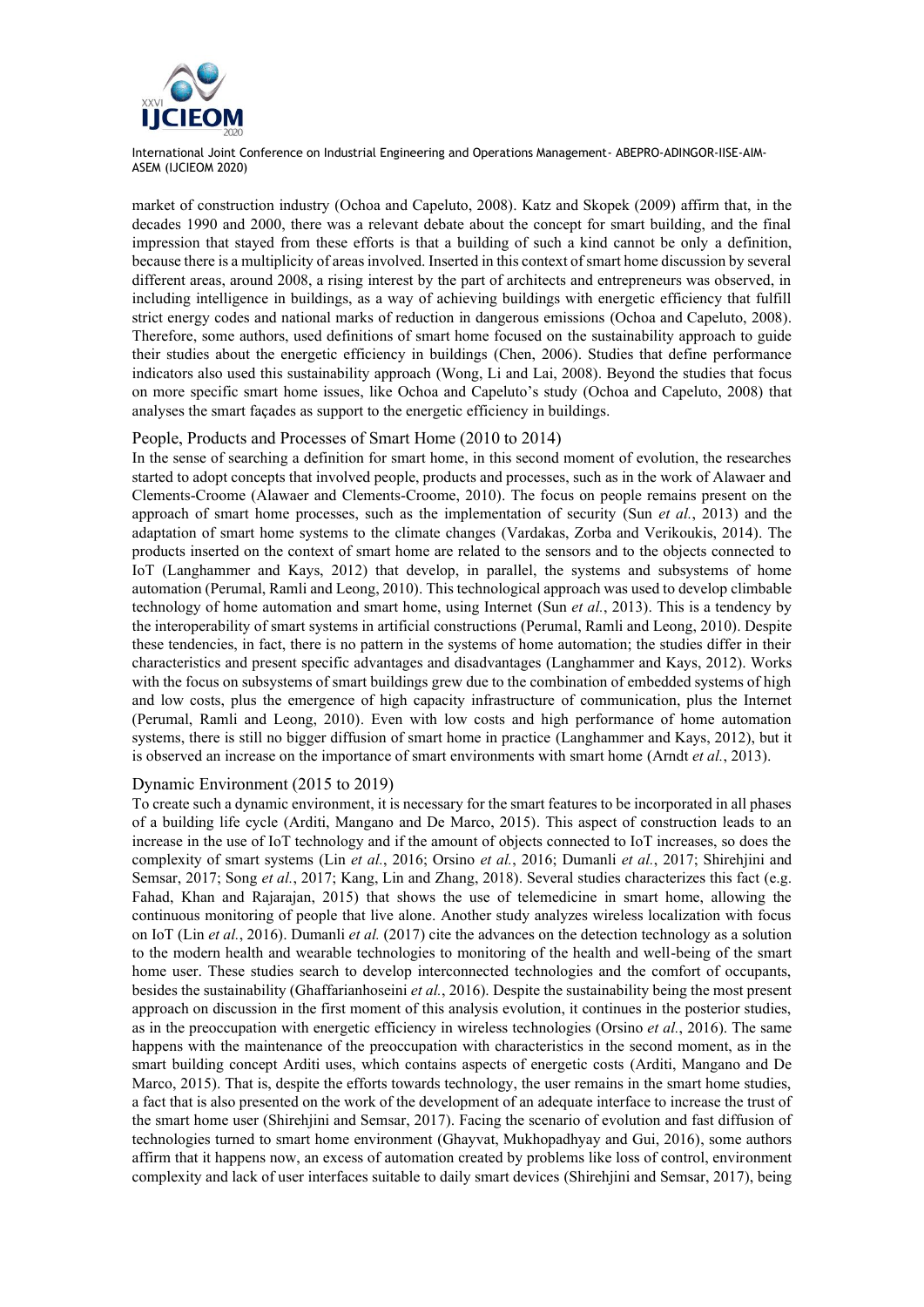

necessary the reduction of the complexity that this excess creates (Gunawan *et al.*, 2018). Many researchers and developers glimpse, project and develop apps to change physical environments into smart spaces and improve the use of the smart home, facilitating its broad implementation (Gunawan *et al.*, 2018). In this way, smart home can become relevant to people's lives in an accessible, ecological and safe way (Tiwari, Sewaiwar and Chung, 2017).

## *3.2 Smart Home and Performance Evaluation System*

With the main of comprehending the theme in the light of performance evaluation area, it is necessary to make the central notion of this area of knowledge explicit. The Performance Evaluation System contemplates two subsystems: performance measurement and performance management (Lebas, 1995; Melnyk *et al*., 2013) which can also be called Performance Measurement and Management System. (PMMS). This holistic approach of Performance Evaluation sustains the notion that these two subsystems are complementary (Lebas, 1995; Ensslin *et al.*, 2013; Melnyk *et al*., 2013). The measurement serves as support to the management that needs the information and diagnosis to guide the actions to be planned and taken.

Based on the analysis of the BP articles, we verified the alignment of the studies content with the functions of the two Performance Evaluation subsystems. Figure 3 summarizes this alignment. Following it, we detailed this alignment first introducing the notions of PE supported by theorists of the area and then the studies of the BP.



**Fig. 3** Alignment of the theme smart home with the Performance Evaluation subsystems

Studies about Performance Evaluation of Smart Home present these characteristics as a study about the thermal efficiency of smart home (Sakuma and Nishi, 2019); the usage of the Program BiQ as reference to the development of a measurement process (Katz and Skopek, 2009) and the usage of a multi agent system composed by a group of metrics to performance measurement of smart home (Sun *et al.*, 2013). Measures based on critical/successful factors, which describe a potential status/status quo, of detours detection, of output and input are measures of the performance measurement process (Lebas, 1995; Neely, Gregory and Platts, 1995; Ensslin, Dutra and Ensslin, 2000). The system of classification exists to rank the smart buildings based on measures of intelligence and sustainability (Chen *et al.*, 2006), considered factors of success in the market of smart home. The index of intelligence presented on the work of Arditi (Arditi, Mangano and De Marco, 2015) is a measure of output in the performance measurement process. The simulation is another tool to evaluate the smart home, as in the case that the simulation was used to evaluate the energy consumption of a home in order to detect possible detours in the consumption expected by users (Kemel and Memari, 2017).

The performance management of smart home may be represented using PE as a competitive advantage to builders (Arditi, Mangano and De Marco, 2015), evidencing the use of organizational strategy in the PE (Melnyk *et al*., 2013). Besides this feature, the performance management can be identified by the preoccupation with the use of multiple competences, dialogue, quality, management, shared vision and envelopment of contributors (Lebas, 1995). In the smart home field, the feedback (Wong, Li and Wang, 2005) and the installation management (Chen *et al.*, 2006) were preoccupations of the PE in the first studies about the theme. In this initial period, the use of the quality terms by ISO was done to guide the management of maintenance of smart buildings (Chen *et al.*, 2006). Afterwards, stakeholders that helped in the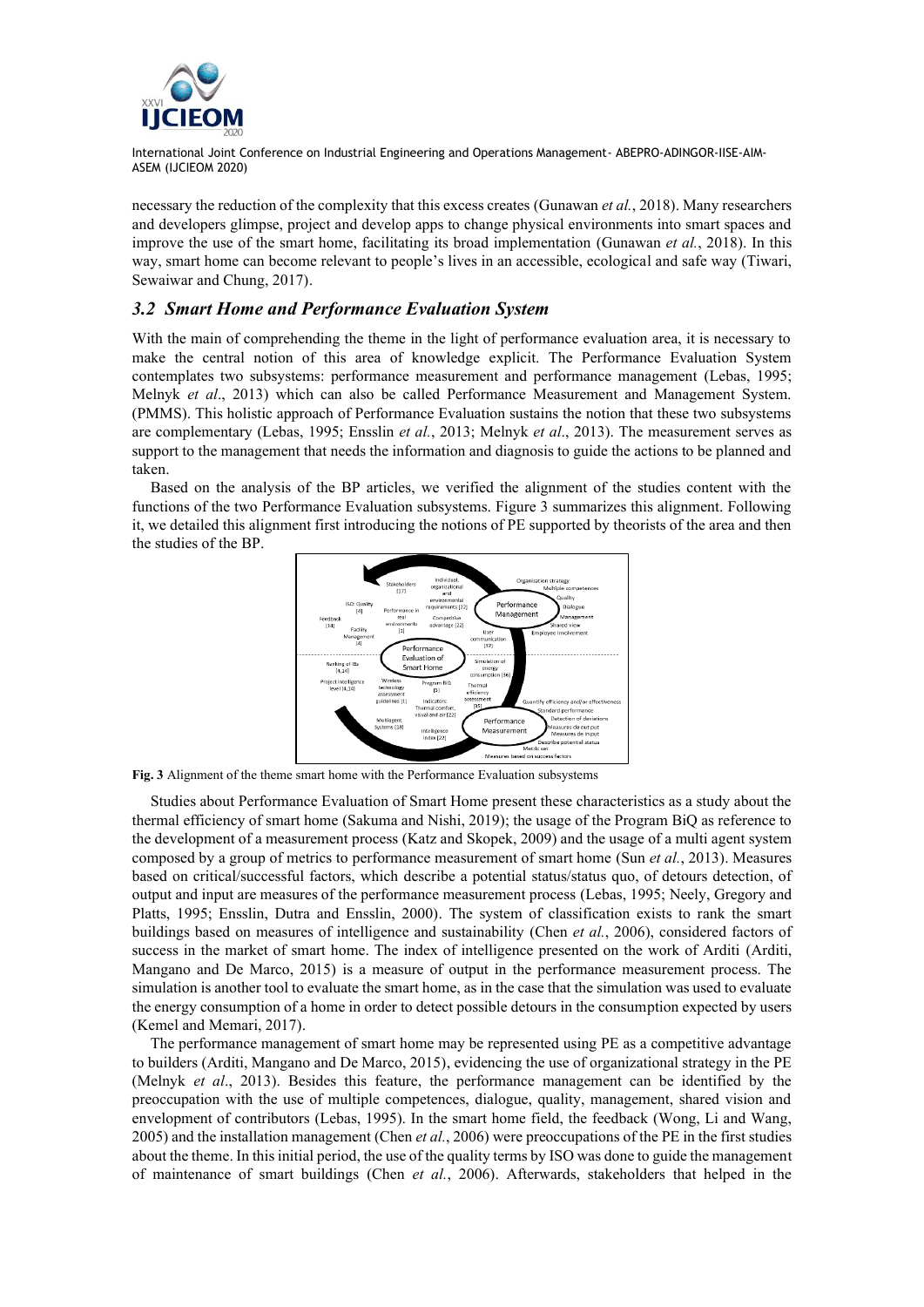

determination of indicators and their relevance (Alawaer and Clements-Croome, 2010) developed the shared vision of performance management. The tendency observed in the last studies to seek focus on the users and owners between the processes of evaluation and the user (Amin *et al.*, 2017), enabling the dialogue among those involved in the performance management.

#### **4 Results**

In the BP diagnosis in relation to lens 1, approach, the descriptive and normative scientific approaches guide the developments of the researches in the BP with 86% of articles presented in that way. There was no article with a constructivist approach. By being guided by descriptive and normative approaches, most of the researches is from generic nature (71%); however, some did not present harmony (8 articles) by using normative and descriptive approaches to application in some specific context, in only one company, to home performance evaluation.

The diagnosis of lens 2 exhibit the singularity that aims to identify if the model/tool built to evaluate certain context recognizes the specificity of this context and incorporates the demands of decision makers. In the analyzed BP, most of the articles do not identify who are the decision makers (61%), keeping a pattern with the descriptive and normative approaches in relation to the smart home theme. Only one article built a methodology of performance evaluation to be applied in a specific context. In that way, it identifies that the articles of the BP did not build their models/tools in a singular or unique way (89%).

The BP diagnosis in relation to Lens 3 identify the values and preferences. How the perception of the decision maker is taken into account to identify the features in models/tools of the performance evaluation and identify in this process the existence of preoccupation with the expansion of the decision maker's knowledge, by means of the lens 3 in the systemic analysis. The majority (71% of the articles) does not recognize values and preferences of decision makers. Therefore, the diagnosis in relation to lens 3 of the systemic analysis is that the studied BP do not present legit behavior of the measures taken in the empirical studies to 'eyes' of who uses these tools.

The BP diagnosis in relation to lens 4 show the measurement. The articles in BP contemplate the activity of measurement of the goals identified as important to the organization, by means of the fourth lens of the systemic analysis. We can say that the BP presents measurement activities (93% of the articles), except for one article; the remaining ones identify the type of scale. The performance evaluation of smart home normally occurs by means of the application and/or adaption of norms and patters of IoT specific technology. To this kind of application, the performance indicators are, mostly, quantitative scales of reason type. Simple mathematical operations were used to calculate the indicators, and averages and bar graphs to the comparison. Therefore, under the fourth Lens, the BP presents a diagnosis of compatibility of measurement activities.

The lens 5, integration, approach the scales integration based on the decision maker's perception under a holistic vision of performance or only the final result. Even though the BP shows articles with measurement activities, it does not present integration of the calculated indicators. The presentation of indicator occurs as a way of comparison to the Performance Evaluation. In only eight articles of the BP, the integration of the articles is identified, and this integration occurs in a well-distributed way without presenting any tendency of characteristic more common to the Performance Evaluation of Smart Home. The BP contemplates articles with integration under a holistic vision and other articles with only an overall result. Most of them makes the integration without the participation of decision makers and of descriptive, graphic and cardinal ways.

The systemic analysis under the sixth lens, management, observes if the models enable the monitoring and improvement of performance by means of the identification of the current situation diagnosis and the availability of process to create actions of improvement. In this perspective, the article developed some activities in the direction of performance evaluation management. In the moment, the diagnosis is delivered, a feedback is presented showing the strengths and weaknesses. Besides this diagnosis, they offer improvement to building performance by consultancies. The program uses the level of intelligence of each building to make a comparison between buildings and, therefore, creates a ranking.

From the systemic analysis, then, the articles that compose the BP of this study are guided by the descriptive and normative scientific approaches with the presence of coherent measurement activities; however, there is not a management of this performance evaluation of smart home. Therefore, we identify a possibility of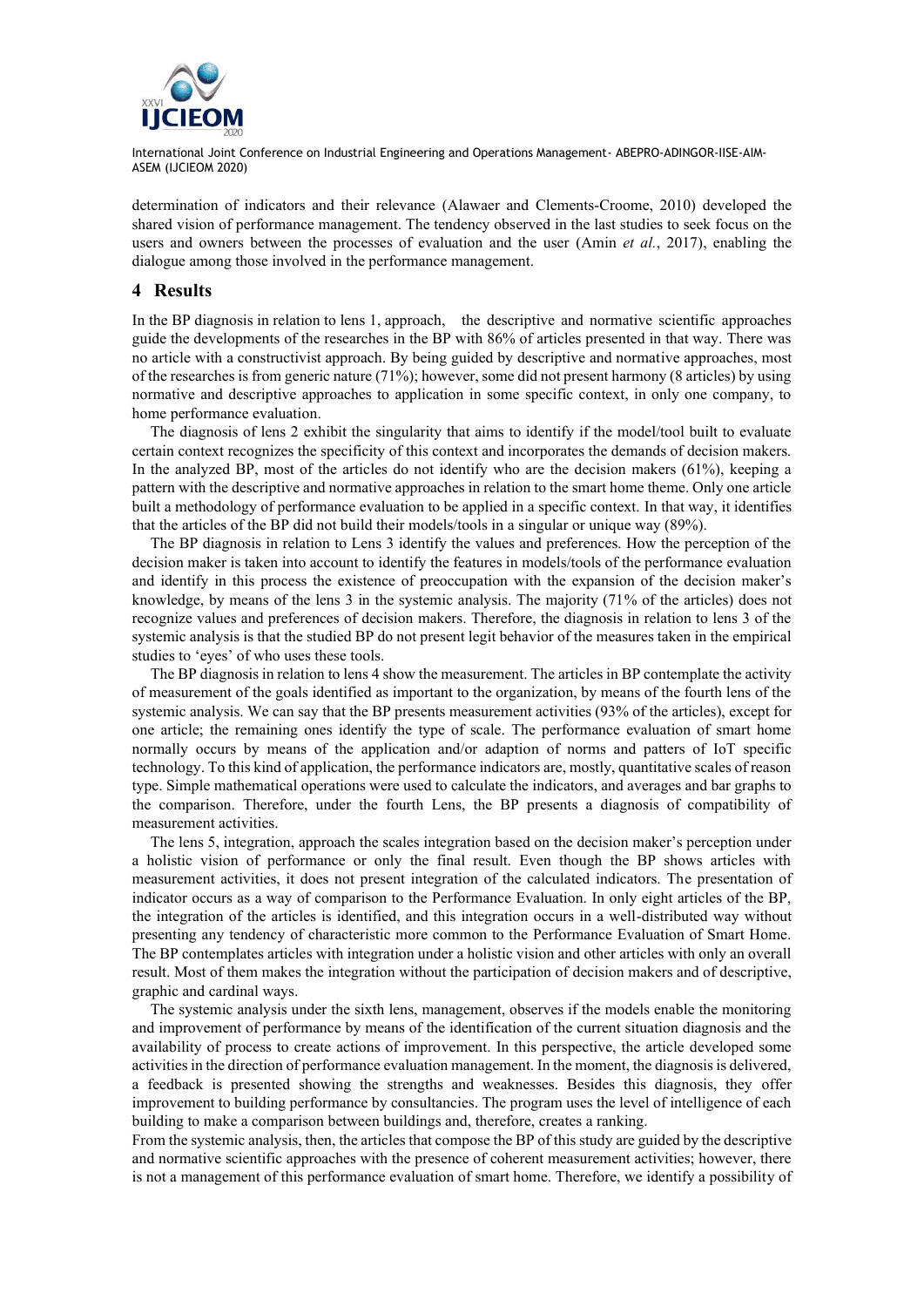

studies: Why aren't there articles that do not show indicators management? Would this be a promising area of investigation? Would it be a bottleneck in the processes of smart home?

## **5 Final considerations**

The concepts and definitions of Smart Home originated from the studies of intelligent buildings around the beginning of the year 2000, indicating it to be an emergent theme. The evolution of the studies in the area under the light of the performance evaluation does not appear in a linear way, indicating studies that are focused on the standardization of performance evaluation methods in parallel with studies focused on demonstrating the importance of creating an evaluation systems to each specific case. However, it is possible to identify features, in these studies, of performance management and performance measurement.

This work allowed us to identify the features of the studies in the area of performance evaluation of smart home, by means of a fragment of literature. For such, we selected a BP composed by 30 articles, published between the years of 2005 to 2019. In general lines, the studies analysis pointed the descriptive and normative scientific approaches guide the development of 86% of the BP researches, possibly because of the type of technology needed to smart home development; however, to the light of the adopted theoretical affiliation we stated that the BP studied do not show legit behavior of the used measures to 'eyes' of who uses the PE tools. These technologies are based in standards and protocol that enable the development of coherent measurement activities by means of indicator calculation, comparative description of results and graphics. Still in this BP, we observed the lack of studies that discussed and showed methods to the management of performance evaluation systems.

Additionally, we stated that the lack of empirical studies that demonstrate the management of performance indicator could point a direction to new studies in the thematic area. Studies that investigate the motives of this absence and identify the importance of performance evaluation management can become essential to the academia as well as to the construction industry. The vision about this topic evolution was obtained by means of a fragment extracted from the literature with specific conditions of data collection. This situation limits the present study.

#### **6 References**

- Alawaer, H.; Clements-Croome, D. J. Key performance indicators (KPIs) and priority setting in using the multi-attribute approach for assessing sustainable intelligent buildings. Building and Environment, v. 45, n. 4, p. 799-807 (2010). doi: 10.1016/j.buildenv.2009.08.019
- Amin, U.; Hossain, M. J.; LU, J.; Fernandez, E.: Performance analysis of an experimental smart building: Expectations and outcomes. Energy, v. 135, p. 740-753 (2017). doi: 10.1016/j.energy.2017.06.149
- Arditi, D.; Mangano, G.; De Marco, A.: Assessing the smartness of buildings. Facilities, v. 33, n. 9-10, p. 553-572 (2015). doi: 10.1108/F-10-2013-0076
- Arndt, M.; Wille, S.; De Souza, L.; Rey, V. F.; Wehn, N.; Berns, K.: Performance evalua-tion of ambient services by combining robotic frameworks and a smart environment platform. Robotics and Autonomous Systems, v. 61, n. 11, p. 1173-1185 (2013). doi: 10.1016/j.robot.2013.04.007
- Bititci, U. S.; Garengo, P.; Dörfler, V.; Nudurupati, S.: Performance Measurement: Chal-lenges for Tomorrow. International Journal of Management Reviews, v. 14, n. 3, p. 305-327 (2012). doi: 10.1111/j.1468-2370.2011.00318.x
- Chen, Z.; Clements-Croome, D.; Hong, J.; Li, H.; Xu, Q.: A multicriteria lifespan energy ef-ficiency approach to intelligent building assessment. Energy and Buildings, v. 38, n. 5, p. 393-409 (2006). doi: 10.1016/j.enbuild.2005.08.001
- Dumanli, S.; Sayer, L.; Mellios, E.; Fafoutis, X.; Hilton, G. S.; Craddock, I. J.: Off-Body Antenna Wireless Performance Evaluation in a Residential Environment. IEEE Transactions on Antennas and Propagation, v. 65, n. 11, p. 6076-6084 (2017). doi: 10.1109/TAP.2017.2748362
- Dutra, A.; Ripoll-Feliu, V. M.; Fillol, A. G.; Ensslin, S. R.; Ensslin, L. The construction of knowledge from the scientific literature about the theme seaport performance evaluation. In-ternational Journal of Productivity and Performance Management, v. 64, n. 2, p. 243-269, (2015). doi: 10.1108/IJPPM-01-2014-0015
- Ensslin, L.; Dutra, A.; Ensslin, S. R.: MCDA: A constructivist approach to the management of human resources at a governmental agency. International Transactions in Operational Re-search, v. 7, n. 1, p. 79-100 (2000). doi: 10.1016/S0969-6016(99)00025-8
- Ensslin, S.R.; Ensslin, L.; Back, F.; Lacerda, R. T. De O.: Improved decision aiding in hu-man resource management: a case using constructivist multi-criteria decision aiding. The In-ternational Journal of Productivity and Performance Management, v. 62, p. 735-757 (2013). doi: 10.1108/IJPPM-04-2012-0039
- Fahad, L. G.; Khan, A.; Rajarajan, M.: Activity recognition in smart homes with self verifi-cation of assignments. Neurocomputing, v. 149, p. 1286-1298 (2015). doi: 10.1016/j.neucom.2014.08.069
- Fettermann, D. C., Borriello, A., Pellegrini, A., Cavalcante, C. G., Rose, J. M., & Burke, P. F.: Getting smarter about household energy: the who and what of demand for smart meters. Building Research & Information, 1-13 (2020a). doi: 10.1080/09613218.2020.1807896